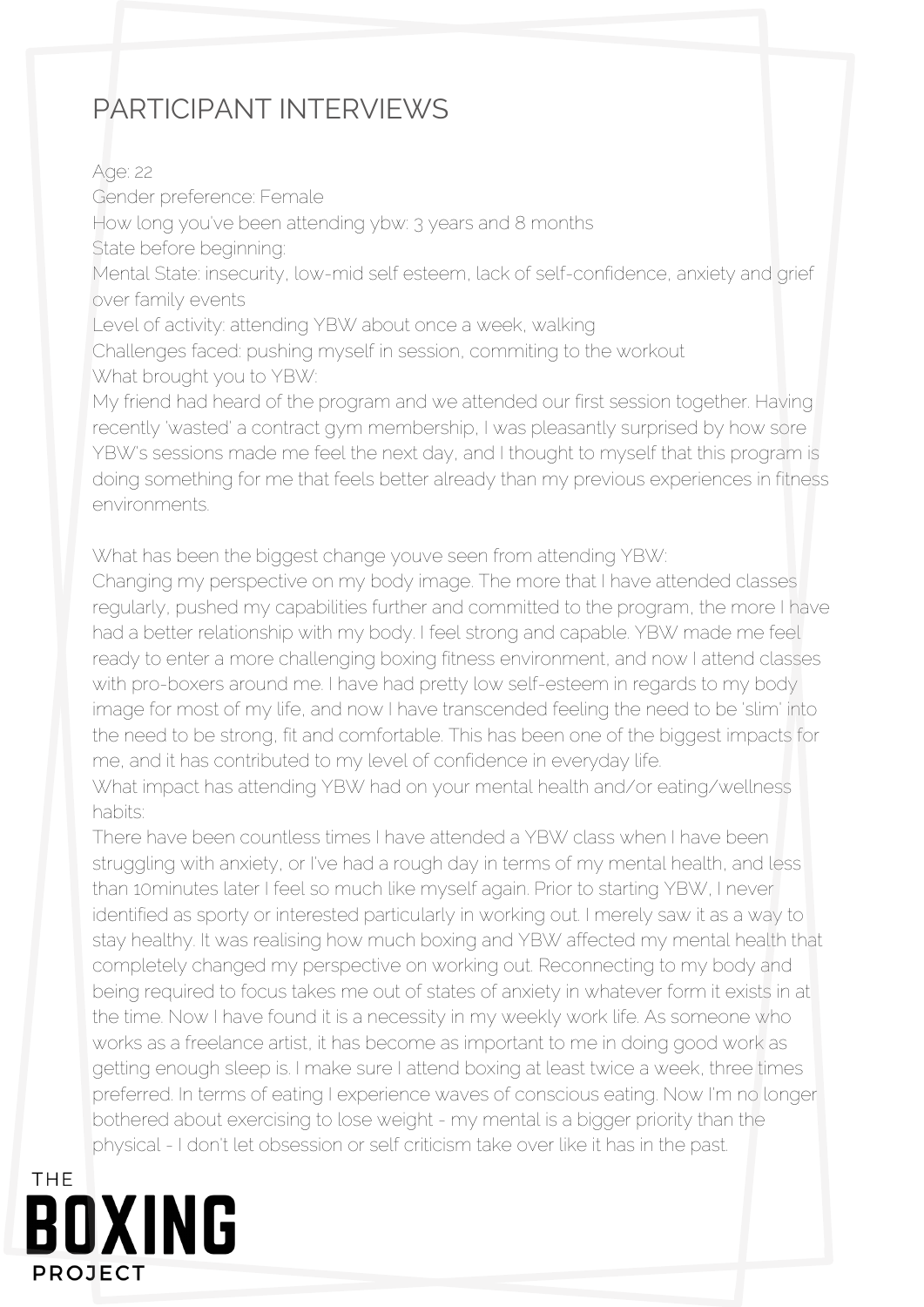## PARTICIPANT INTERVIEWS

Age: 21

Gender preference: Female /nb / whatever How long you've been attending ybw Since April 2018, so 2 years ish State before:

When I first came to boxing, I was early in my undergrad studies at university. A lot of my friends had moved interstate to study, which was a pretty hard transition for me. I felt quite isolated and often felt anxious and awkward going into social situations where I didn't know many people.

Level of activity /Challenges faced

Before YBW the only exercise I did somewhat regularly was running. Although I loved, and still love running, I had a complicated relationship with it. Throughout high school I learned to exercise as a punishment for eating or for my body not looking or feeling how I wanted it to. I would also feel really guilty if I didn't exercise for long enough, hard enough or often enough. During PE in high school I would avoid really trying because I didn't want to fail or look dumb in front of the boys in my year who were always harsh and competitive.

What brought you to YBW

I wanted to so when I saw a post on Facebook about free boxing classes I decided it'd be worth overcoming my nerves to give it a go.

What has been the biggest change you've seen from attending ybw.

I work in sales where I'm both the youngest and one of the only female demonstrators. The fact I box always seems to come as a surprise to the older men I work with and I really enjoy them struggling to redefine their assumptions about me. From the ybw support base I feel calmer within myself and have greater belief in my capabilities. I feel like there is less of a barrier to me breaking other stereotypes, giving me the confidence to hold my ground and be assertive.

What impact has attending ybw had on your mental health and/or eating/wellness habits

When I first began attending ybw it felt like the only time in my week when I was consciously in my body and where I could engage in real conversation. It was so valuable being in an environment where people were willing to share experiences and be vulnerable, and also wanted me to contribute and share my ideas. I have a lot of love for the YBW support network and all the people who participate and build it. Although I definitely still deal with anxiety, I am able to contextualise better, knowing I can handle stressful situations head on if I need to. But I am most grateful for the relationship I now have with myself. Not only do I feel mentally and physically stronger, but I now see exercise as a kindness and investment in myself rather than a punishment. I feel joy in my body, I am capable and I am determined to keep building myself up.